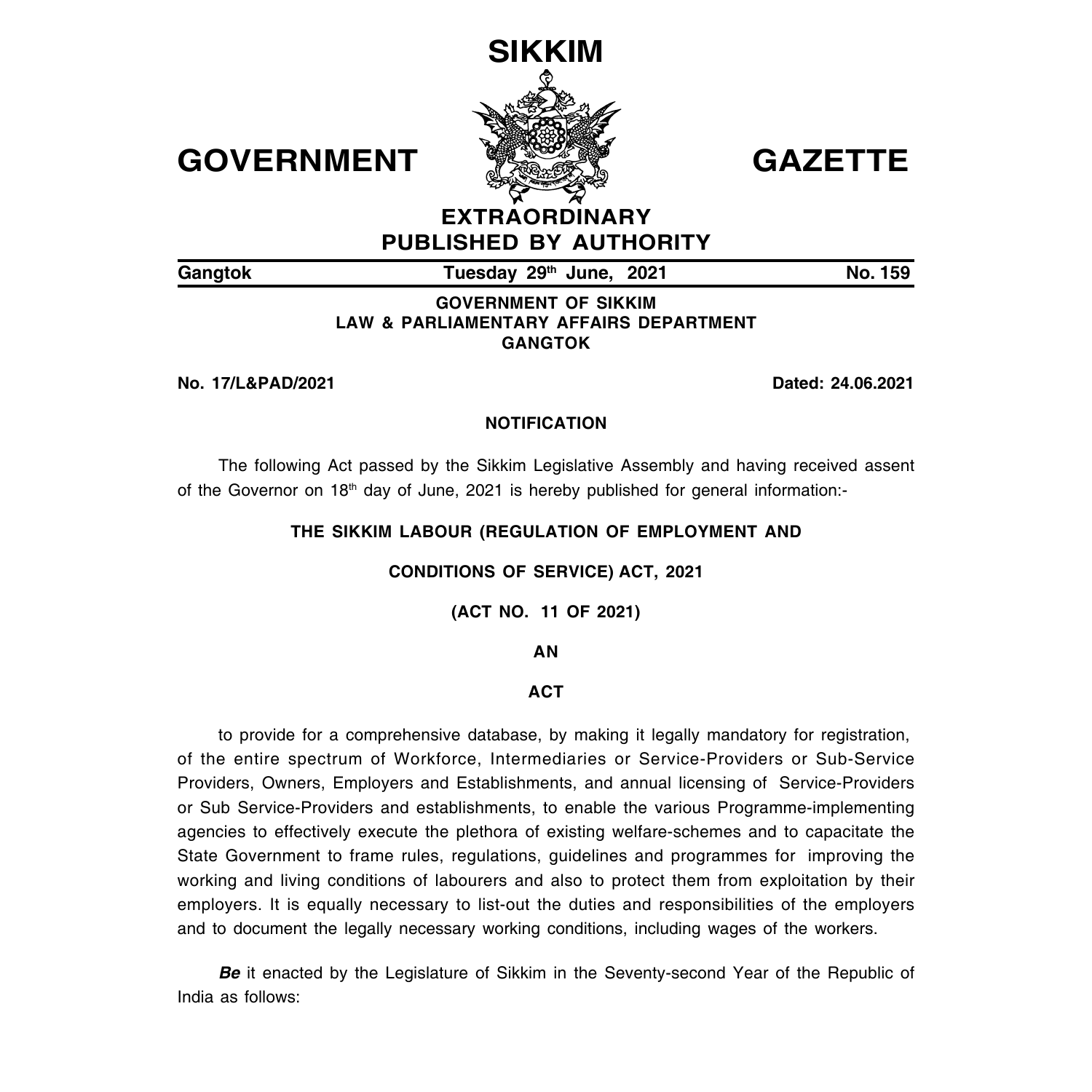### **CHAPTER I**

### **1. Short title, extent, commencement and application:**

1) This Act may be called the Sikkim Labour (Regulation of Employment and

Conditions of Service) Act, 2021.

- 2) It shall extend to the whole of Sikkim.
- 3) It shall come into force on such date or dates as the State Government may, by Notification in the Official Gazette, appoint and different dates may be appointed for different provisions of the Act.
- 4) It shall apply to:
	- (a) every establishment or principal employer or owner.
	- (b) every Service Provider or Sub-Service Provider who employs or who employed labourers on any day of the preceding twelve months.
	- (c) every individual worker or labour working within the State of Sikkim but does not include the Muster Roll and the Work Charged workers in the Government Departments.

### **2. Definitions:**

In this Act, unless the context otherwise requires.-

- (a) "Appellate Authority" means the Secretary of the Labour Department;
- (b) "State Government" means the Government of Sikkim;
- (c) "Domestic worker" means those who work in household, and includes domestic servants, domestic helpers, maid, governess, etc;
- (d) "Employer" means a person by whom a worker or labourer is employed and includes Service Provider or Sub-Service Provider or owners of Shops and Establishments;
- (e) "Establishment" means any place where any industry, trade, business, manufacture or maintenance and construction works or occupation is carried on;
- (f) "Financial Year" means the year commencing on the 1st day of April;
- (g) "individual worker or labour" means a worker or labourer who earns his or her livelihood independently opting any work or menial job requiring execution of the work through physical capabilities and strength but does not require academic qualification and such work is otherwise not regulated by any other law, rule or regulation in so far as competence to do such work is concerned;
- (h) "Inspector" means an Inspector appointed under this Act;
- (i) "Magistrate" means Judicial Magistrate and includes Chief Judicial Magistrate;
- (j) "notification" means a notification published in the Official Gazette;
- (k) "porters" mean all the porters who are working in bazars, godowns, in establishments, etc.;
- (l) "prescribed" means prescribed by rules made under this Act;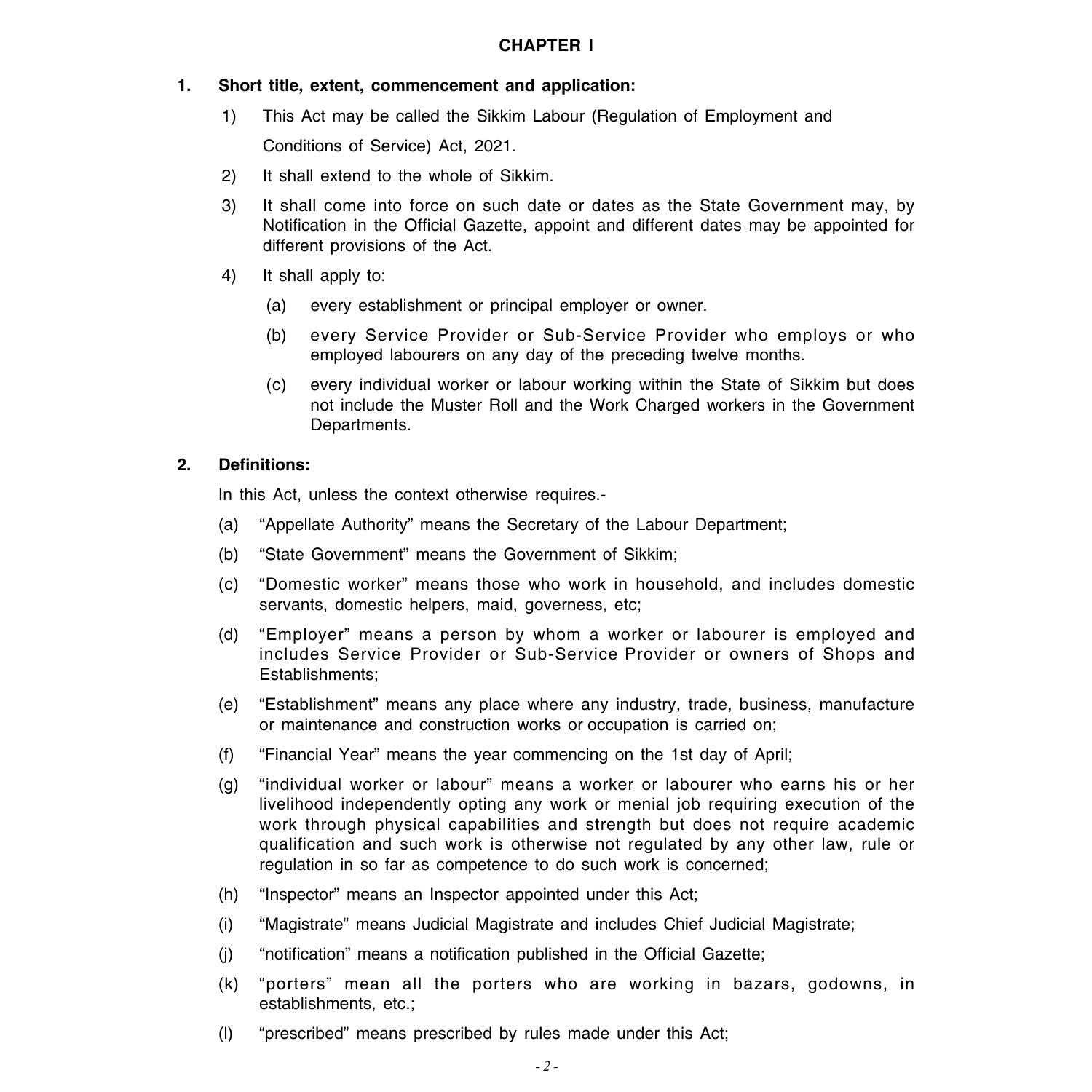- (m) "Principal Employer" means:-
- (i) in relation to a factory, the owner or occupier of the factory and where a person has been named as the Manager of the factory;
- (ii) in relation to any other establishment, any person responsible for the supervision and control of the establishments;
- (n) "Service Provider" means in relation to an establishment, means a person who undertakes (whether as an independent agent, employee or otherwise) to produce a given result for the establishment, other than mere supply of goods or articles of manufacture to such establishment, by the engagement of labourer to the establishment, and includes a Sub-Service Provider, agent or any other person, by whatever name called, who recruits and provides labour;
- (o) "record" means the records maintained in the form of books or registers or stored in a computer or in such form as may be specified;
- (p) "Registering Officer" means an Officer appointed under Section 3 of the Act;
- (q) "Schedule" means the Schedule appended to the Act;
- (r) "Scheduled employment" means any employment in the organized or unorganized Sector as specified in the Scheduled;
- (s) "Superior Officers" means Assistant Labour Commissioner, Deputy Labour Commissioner, Joint Labour Commissioner, Additional Labour Commissioner, Special Labour Commissioner and Labour Commissioner;
- (t) "wage" means all remuneration capable of being expressed in terms of money, which would, if the terms of the contract of employment, express or implied, were fulfilled, be payable to a person employed in respect of his employment or of work done in such employment;
- (u) "worker or labourer" means a person engaged in the Scheduled Employment who has completed the age of 14 years and above and any person employed in or in connection with the work of any establishment to do any unskilled, semi-skilled, skilled, highly skilled, supervisory work and includes individual worker or labour as defined in clause (g) of Section 2 but does not include any such person who is employed mainly in a managerial or administrative capacity.

### **CHAPTER II**

#### **REGISTRATION**

### **3. Appointment of Registering Officers:**

The State Government may, by notification in the Official Gazette:-

- (a) appoint such persons, being Gazetted Officer of Sikkim State Labour Service Cadre, as it thinks fit to be Registering Officers for the purposes of this Chapter, and
- (b) define the limits, within which a Registering Officer shall exercise the powers conferred on him by or under this Act.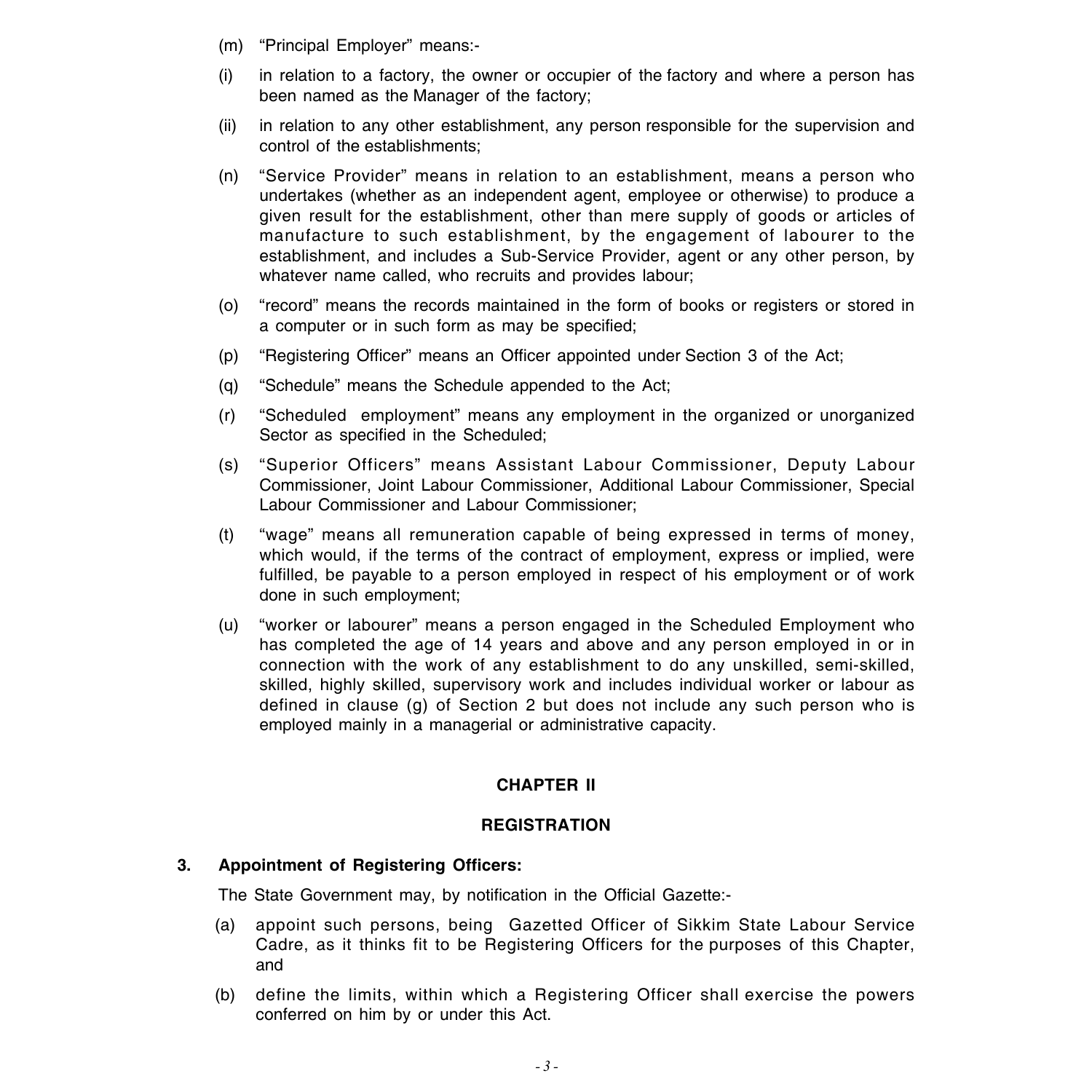### **4. Registration of Establishment:**

Every Principal Employer or Employer or Owners of an establishment to which this Act applies shall, before its registration make an application to the Registering Officer, in such forms and manner and on payment of such fees as may be prescribed, for its registration and of the workers.

### **5. Registration of Service Provider/Sub-Service Provider:**

Every Service Provider or Sub-Service Provider to which this Act applies shall, within such period as the State Government may, by notification in the Official Gazette, fix in this behalf, make an application to the Registering Officer, in such form and manner and on payment of such fees as may be prescribed, for its registration and of the workers.

### **6. Registration of individual workers:**

- (1) Every individual workers or bazaar porters, carpenters, masons, rag picker, quilt maker, plumbers, fitters, cooks, waiters, chanawalas, electricians, welders, painters, drivers (other than Government drivers), gothalas, domestic servant, mechanics, barbers, cobblers, hawkers, umbrella repairers, scrap paper and bottle collectors, etc. who are working independently shall within such period, as the State Government may, by notification in the Official Gazette, fix in this behalf, make an application to the Registering Officer, in such form and manner and on payment of such fees as may be prescribed, for the registration of individual workers.
- (2) Every Principal Employer or Employer or Service Provider or Sub-Service Provider or Owners or of an establishment or individual worker to which this Act applies shall, within such period as the State Government may, by Notification in the Official Gazette, fix in this behalf, make an application to the Registering Officer, in such forms and manner and on payment of such fees as may be prescribed, for its registration:

Provided that the Registering Officer may entertain any such application for registration after the expiry of the period fixed in this behalf, if the Registering Officer is satisfied that the applicant was prevented by sufficient cause from making the application in time.

- (3) Within a period not exceeding one month after the receipt of an application for registration under sub-section (1) or (2), the Registering Officer shall,-
	- (a) if the application is complete in all respects, consider to keep a record in register or in such other form as may be considered expedient and shall issue a registration card,
	- (b) if the application is not complete, return the application to the applicant with instructions to submit the required documents within a period of 15 (fifteen) days:

Provided that an application can be made to the Registering Officer to extend the period further by another 15 (fifteen) days for which necessary grounds may be indicated by the applicant and the authority also may in deserving cases extend the time by a period of 15 (fifteen) days for disposal of such application.

(4) Where within a period of one month or after the receipt of an application for registration of individual workers under sub-section (1) of Section 6, the Registering Officer does not grant registration card as applied for, the Registering Officer may after due diligence exercise discretion even after 60 (sixty) days of the receipt of an application in this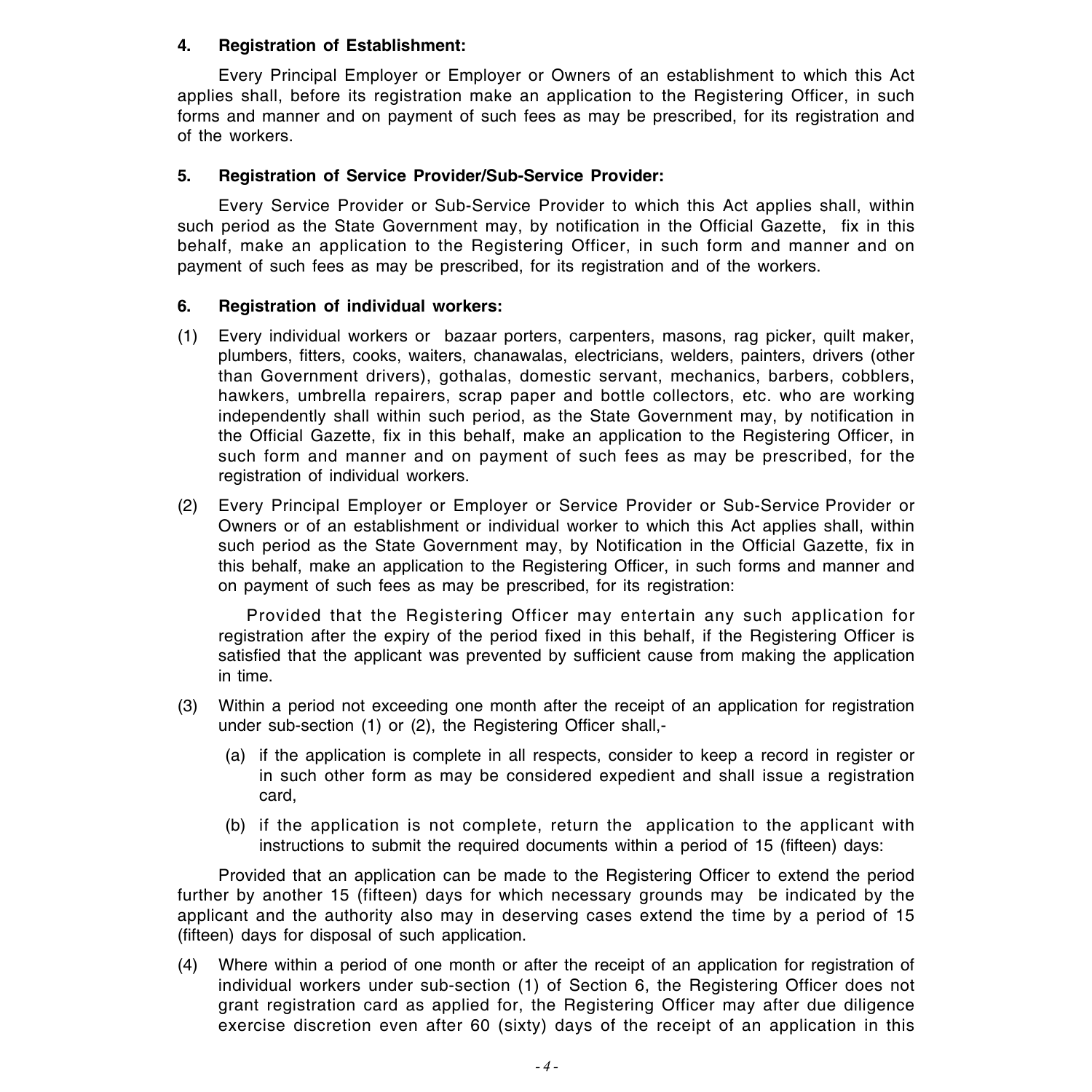behalf, may keep a record in register or in such other form as may be considered expedient and may also issue registration card:

Provided that possession of registration card of labour or worker shall not confer any individual, status or claim or benefits of that of local resident of the State.

### **7. Revocation of registration in certain case:**

If the Registering Officer is satisfied, either on a reference made to him in this behalf or otherwise, that the registration of any establishment, Service Provider, Sub-Service Provider and individual worker has been obtained by misrepresentation or suppression of any material fact or that for any other reason the registration has become useless or ineffective and therefore, requires to be revoked, the Registering Officer may, after giving an opportunity to that worker to be heard, revoke by order in writing the registration and communicate the order to establishment, Service Provider, Sub-Service Provider and individual worker.

### **8. Prohibition of employment of workers without registration:**

- (1) No Principal Employer or Employer or Service Provider or Sub-Service Provider or Owner of establishment to which this Act applies shall employ worker in the establishments unless a worker possesses a registration card under this Act.
- (2) No individual worker or bazaar porters, carpenters, masons, rag pickers, quilt makers, plumbers, fitters, cooks, waiters, chanawalas, electricians, welders, painters, drivers (other than Government drivers), gothalas, domestic servant, mechanic, panwalas, barbers, cobblers, hawkers, etc. to which this Act applies shall be allowed to work in the State of Sikkim, unless he or she possesses a registration card issued under this Act.

### **9. Application for renewal of registration of individual workers:**

The registration card of workers granted under clause (a) of sub-section (3) and subsection (4) of Section 6, shall be valid up to the end of Financial Year for which it is granted. An application for renewal shall be submitted not less than fifteen (15) days before the date of expiry of the registration card and shall be accompanied by such fees as any be prescribed:

Provided that if the application for renewal is not received within the specified time, a fine of Rs. 10 (ten) per day in excess of the fee ordinarily payable for the registration shall be payable for such renewal.

### **10. Appeals:**

- (1) Any person aggrieved by an order made under Sections 4, 5, 6 and 7 of the Registering Officer refusing to grant registration card or by an order of the Registering Officer revoking registration card of such applicant may prefer an appeal against the Order to the Appellate Authority within 30 (thirty) days from the date of communication of the order of refusal or revocation, as the case may be, provided an appeal may be admitted after the expiry of the period of 30 (thirty) days, if the appellant satisfies the Appellate Authority that he was prevented by sufficient cause from preferring the appeal within the said period.
- (2) Every appeal under this section shall be made by a petition in writing and shall be accompanied by a brief statement of the reasons for the order appealed against where such statement has been furnished by the appellant and on payment of such fees as may be prescribed.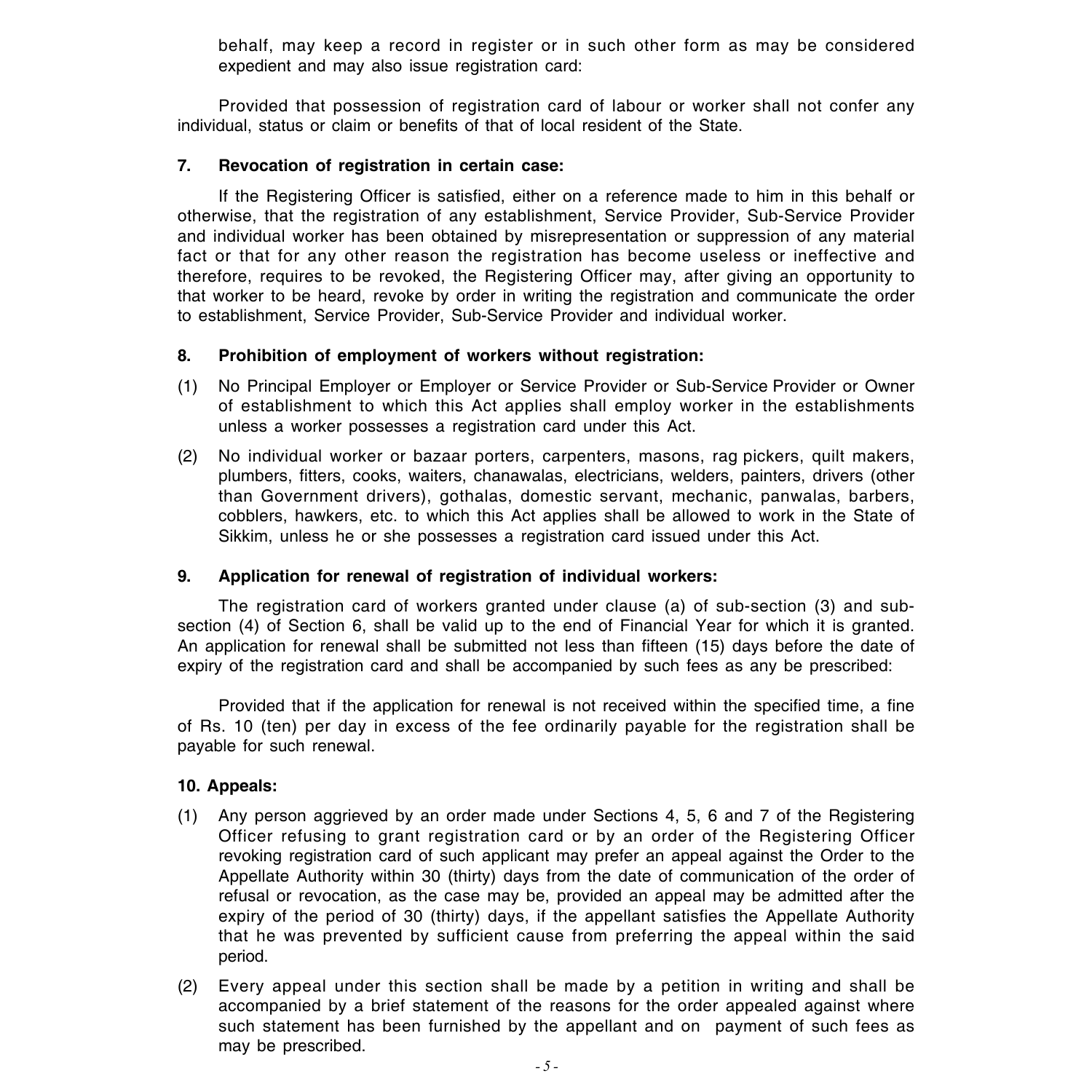- (3) No appeal filed under this section shall be disposed off until appellant is given reasonable opportunity of being heard.
- (4) Every order of the Appellate Authority confirming, modifying, or reversing the order appealed against shall be final.

# **CHAPTER III**

# **LICENSING OF ESTABLISHMENT AND SERVICE PROVIDER**

### **11. Appointment of Licensing Officers:**

The State Government may, by notification in the Official Gazette,-

- (a) appoint such persons, being a Gazetted Officer of Sikkim State Labour Service Cadre, as it thinks fit to be the Licensing Officers for the purposes of this Chapter; and
- (b) define the limits, within which the Licensing Officer shall exercise the jurisdiction and powers conferred on Licensing Officers by or under this Act.

### **12. Licensing of Establishment and Service Provider:**

- (1) Every Establishment or Service Provider shall make an application to the Licensing Officer before employing the work force, in such form and manner and on payment of such fees as may be prescribed, for the licensing.
- (2) Within a period not extending 1 (one) month after the receipt of an application under subsection (1), the Licensing Officer shall:
	- (a) if the application is complete in all respects, and after due verification, may issue the license.
	- (b) if the application is not complete, return the application to the applicant with instructions to submit the required documents within a period of 15 (fifteen) days.
	- (c) The Licensing Officer may either on the application made by the applicant or at his or her own discretion extend the period by 15 (fifteen) days for disposal of such application.
- (3) Subject to the provisions of this Act, a license may contain such conditions including, in particular, the terms and conditions of the agreement with the establishment or arrangement under which the labour will be recruited, the remuneration payable, hours of work, fixation of wages and other essential amenities as prescribed under the various existing laws and rules relating to the welfare of labour.

### **13. Grant of licenses:**

- (1) Every application for the grant of a license under sub-section (1) of Section 12 shall be made in the prescribed form and shall contain the particulars regarding the location of the establishment, the nature of process, operation or work for which the number of workers are to be employed and such other particulars as may be prescribed.
- (2) The Licensing Officer may make such investigation in respect of the application received under sub-section (1) and on making any such investigation the Licensing Officer shall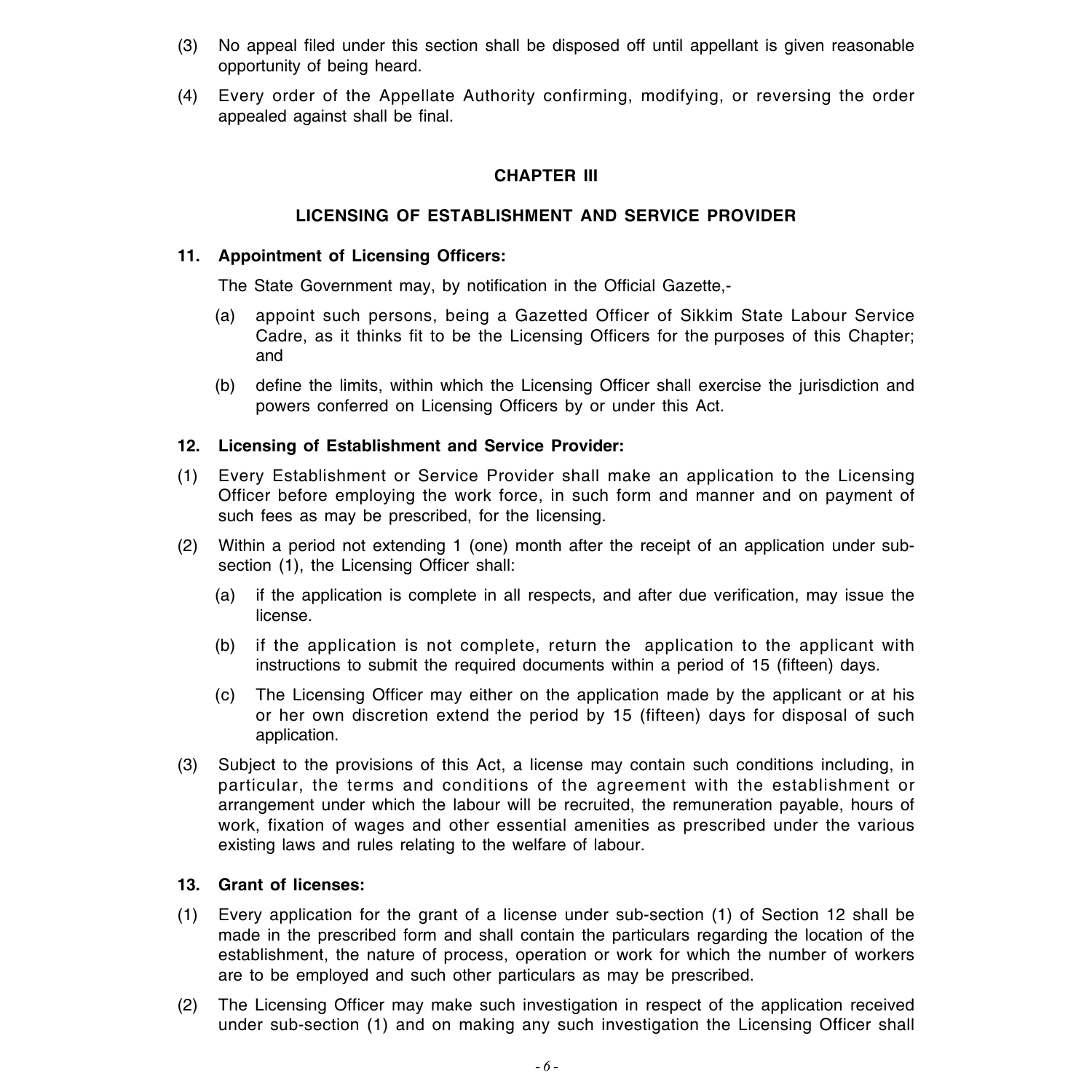follow such procedure as may be prescribed. The Licensing Officer after due investigation will exercise his or her discretion on the terms and conditions of license applied for under Section 12.

(3) A license granted under Section 12, shall be valid for a period of 1 (one) year or till the completion of work whichever is earlier.

### **14. Revocation, suspension and updation of licenses:**

(1) If the Licensing Officer is satisfied, either on a reference made to him in this behalf or otherwise, that a license granted under Section 13 has been obtained by misrepresentation or suppression of any material fact, or the holder of a license has, without reasonable cause, failed to comply with the conditions subject to which the license has been granted or has contravened any of the provisions of this Act or the rules made thereunder, then, without prejudice to any other penalty to which the holder of the license may be liable under this Act, the Licensing Officer may, after giving the holder of the license an opportunity to be heard, by order in writing, revoke the license or any part thereof and communicate the order to the holder of the license:

Provided that where the Licensing Officer considers it necessary to do so for special reasons, he may, pending such revocation or forfeiture, by order, suspend the operation of the license for such period as may be specified in the order and serve, by post or any other mode of verifiable communication, such order along with a statement of the reasons on the holder of the license and such order shall take effect on the date on which such service is effected.

(2) Subject to any rules that may be made in this behalf, the Licensing Officer may revoke the license granted under Section 13 or vary or update its conditions subject to approval of the State Government.

### **15. Appeal:**

(1) Any person aggrieved by an order made under Section 12 and Section 13, may, within 30 (thirty) days from the date on which the order is communicated to him, prefer an appeal to the Appellate Authority:

Provided that the Appellate Authority may entertain the appeal after the expiry of the said period of 30 (thirty) days, if he is satisfied that the appellant was prevented by sufficient cause from filing the appeal in time.

- (2) On receipt of an appeal in writing under sub-section (1), the Appellate Authority shall, after giving the appellant an opportunity of being heard, dispose of the appeal as expeditiously as possible.
- (3) No appeal filed under this section shall be disposed off until appellant is given reasonable opportunity of being heard.
- (4) Every order of the Appellate Authority confirming, modifying, or reversing the order appealed against shall be final.

### **16. Renewal of license**:

(1) Every establishment or employee may apply to the Licensing Officer for renewal of license. The Licensing Officer upon calling for additional documents and upon detailed investigation if deemed necessary, shall have the discretionary power to update the terms and conditions of the license with prior approval of the State Government.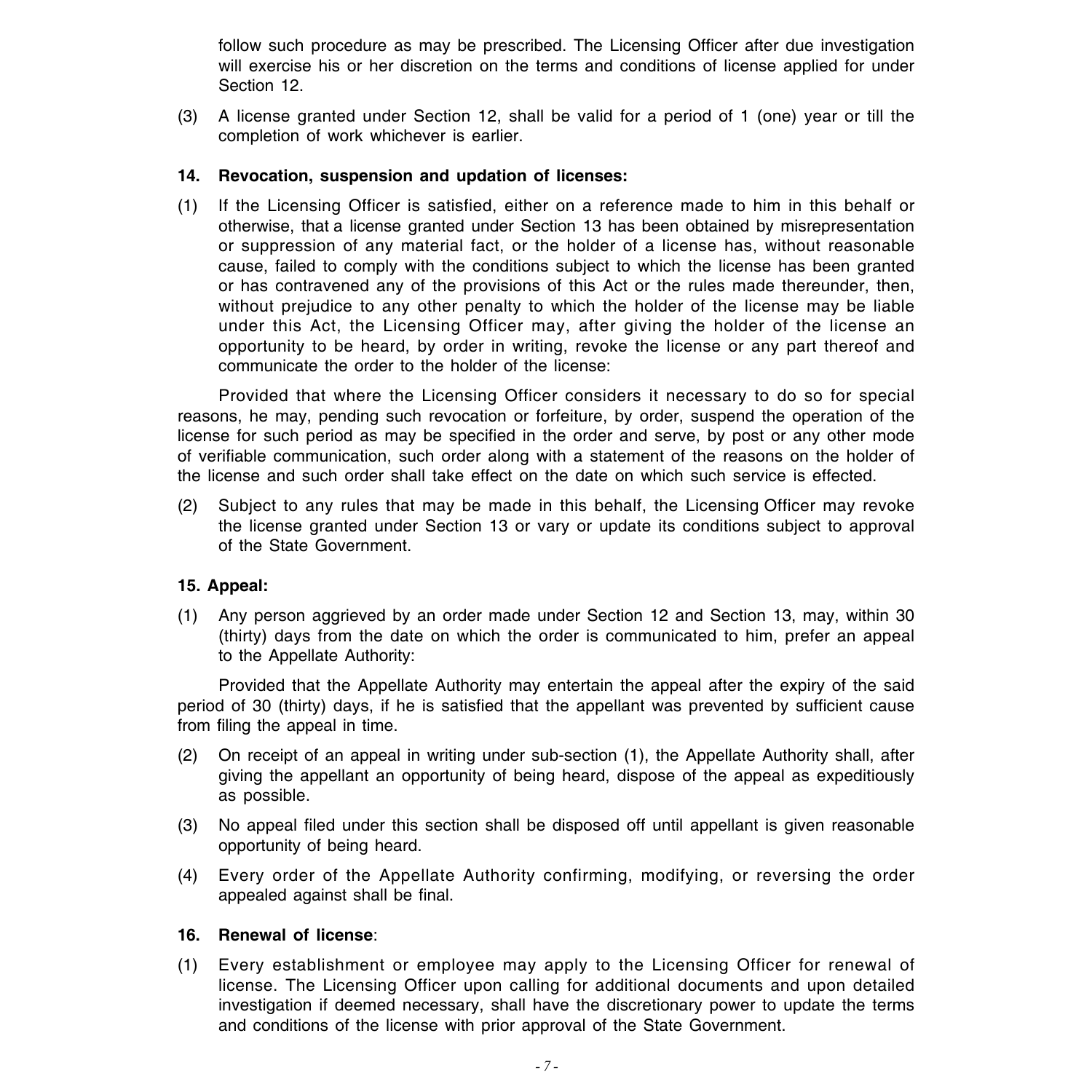- (2) The application shall be in the prescribed form in duplicate and shall be made not less than 30 (thirty) days before the date on which the license expires.
- (3) The fees chargeable for renewal of the license shall be the same as for the grant thereof as may be prescribed:

Provided that if the application for renewal is not received within the time specified in subsection (2) a fine of Rs. 50 (fifty) per day in excess of the fee ordinarily payable for the license shall be payable for such renewal:

Provided further that in case where the Licensing Officer is satisfied that the delay in submission of the application is due to unavoidable circumstances beyond the control of the employee, he may reduce or remit as he deems fit the payment of such excess fee.

Furthermore, that if the License renewed under this section has been obtained by misrepresentation or suppression of any material fact, or the holder of a license has, without reasonable cause, failed to comply with the conditions subject to which the license has been renewed or has contravened any of the provisions of this Act or the rules made thereunder, then, without prejudice to any other penalty to which the holder of the license may be liable under this Act, the Licensing Officer may, after giving the holder of the license an opportunity to be heard, by order in writing, revoke the license or any part thereof and communicate the order to the holder of the license.

### **CHAPTER IV**

### **DUTIES AND OBLIGATION OF PRINCIPAL EMPLOYER OR EMPLOYER/ SERVICE PROVIDER/OWNERS OF ESTABLISHMENT OR OF INDEPENDENT INDIVIDUAL WORKERS**

#### **17**. **Duties and Functions of Principal Employer/Employer/Owners of Establishment:**

- 1. The duties of the Principal Employer, Employer or owners of establishment shall be to,-
	- (a) maintain the establishment as per the provisions of various labour laws;
	- (b) draw an agreement, work order, letter of intent with service provider;
	- (c) submit monthly returns in the prescribed format by 10th day of every month;
	- (d) comply with all the directives issued by the appropriate authority within the specified time;
	- (e) constitute a Grievance Redressal Committee; and
	- (f) provide basic medical facilities to the workers, free of charge as may be prescribed;

#### **18. Duties and Functions of Service Provider/Sub-Service Provider:**

The duties of the Service Provider or Sub-Service Provider shall be to,-

- (a) draw an agreement, work order, letter of intent with principal employer.
- (b) furnish such particulars and in such form as may be prescribed to the specified authority within fifteen (15) days where any change occurs in any of the particulars so furnished;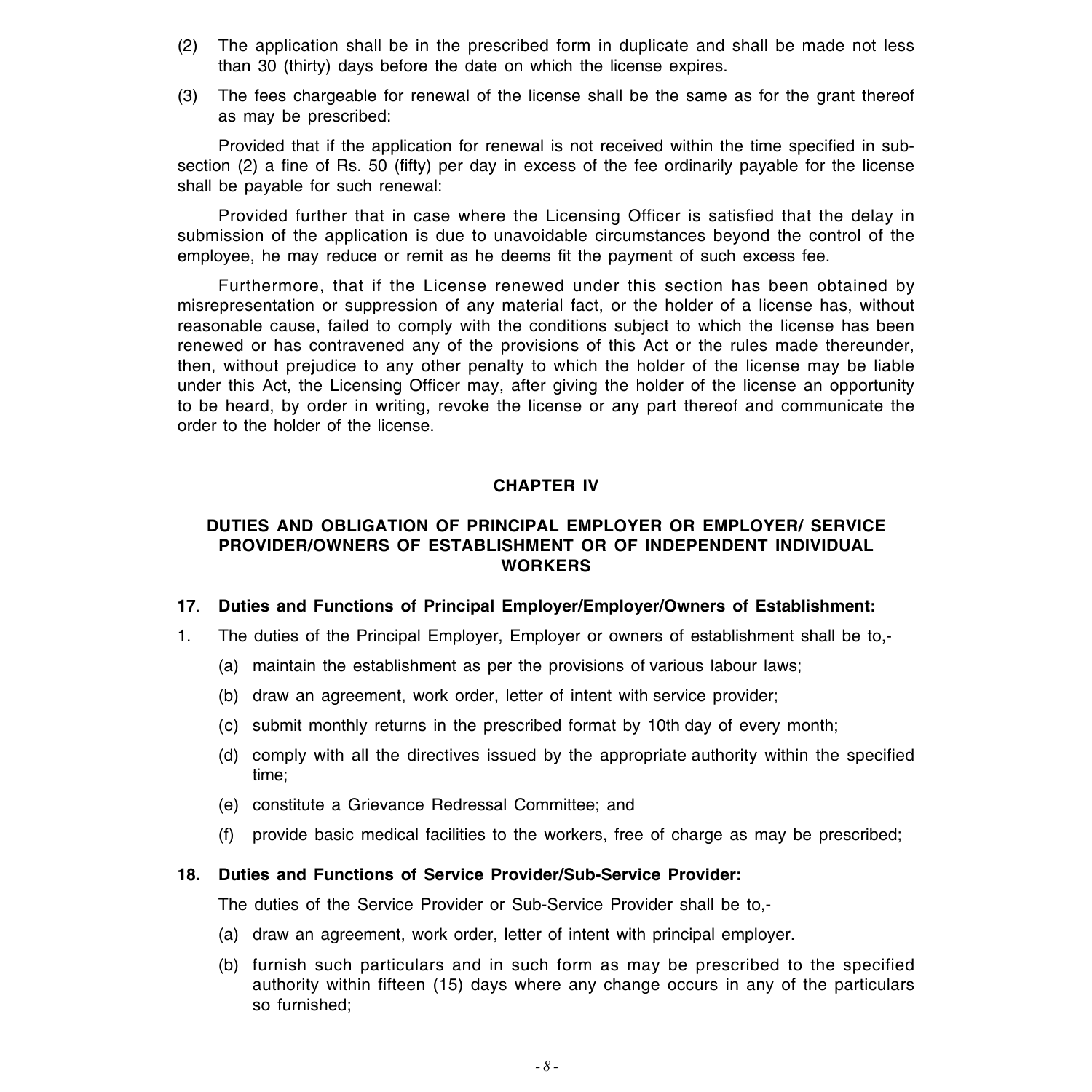- (c) surrender the Registration Card of workers in the office of Registering Officer after completion of works if any such worker leaves the State on vacation or forever, as the case may be;
- (d) furnish the list of workers who have left the State to the Registering Officer with a copy to the concerned area Labour Inspector in such form as may be prescribed;
- (e) maintain a record register and file monthly returns to the Labour Department Headquarters with particulars of workers' names, father's name/husband's name, sex, age, contact No., temporary address, permanent address, Aadhar No./Voter Id./Ors., designation, rates of wages, date of employment, nature of work with passport size photograph and any other details asked for by the Department as and when required;
- (f) issue to every labourer, a Pass Book affixed with a passport size photograph of the worker and indicating in Hindi and English languages:
	- (i) the name and place of the establishment wherein the workman is employed;
	- (ii) the period of employment;
	- (iii) the proposed rates and modes of payment of wages; and
	- (iv) such other particulars as may be prescribed;
- (g) furnish in respect of every labourer who ceases to be employed, a return in such form and in such manner as may be prescribed, to the specified authority that all the wages and other dues payable to the workman have been paid;
- (h) hold monthly meeting with the workers, the minutes of which shall be submitted to the Labour Department; and
- (i) ensure that all basic facilities are provided by the management to the work force.

#### **19. Duties and Functions of individual workers:**

It shall be the duty of the independent individual worker to:-

- (a) apply for registration in the Labour Registration Centre;
- (b) furnish such particulars and in such form as may be prescribed and shall apply to the Registering Officer;
- (c) furnish the Registration Card issued by the Registering Officer at the time of inspection;
- (d) furnish such particulars and in such form as may be prescribed to the Registering Officer within 15 (fifteen) days where any change occurs in any of the particulars so furnished;
- (e) surrender his or her Registration Card if he or she chooses to leave the State; and
- (f) not to charge for his/her services beyond the prescribed or prevailing market rates.

#### **20. Other facilities:**

It shall be the duty of every Principal Employer, Employer, Service Provider/Sub-Service Provider or the Owner of establishment, employing workers in connection with the work of an establishment to which this Act applies to,-

(a) have reserve sanitary napkins at the workplace;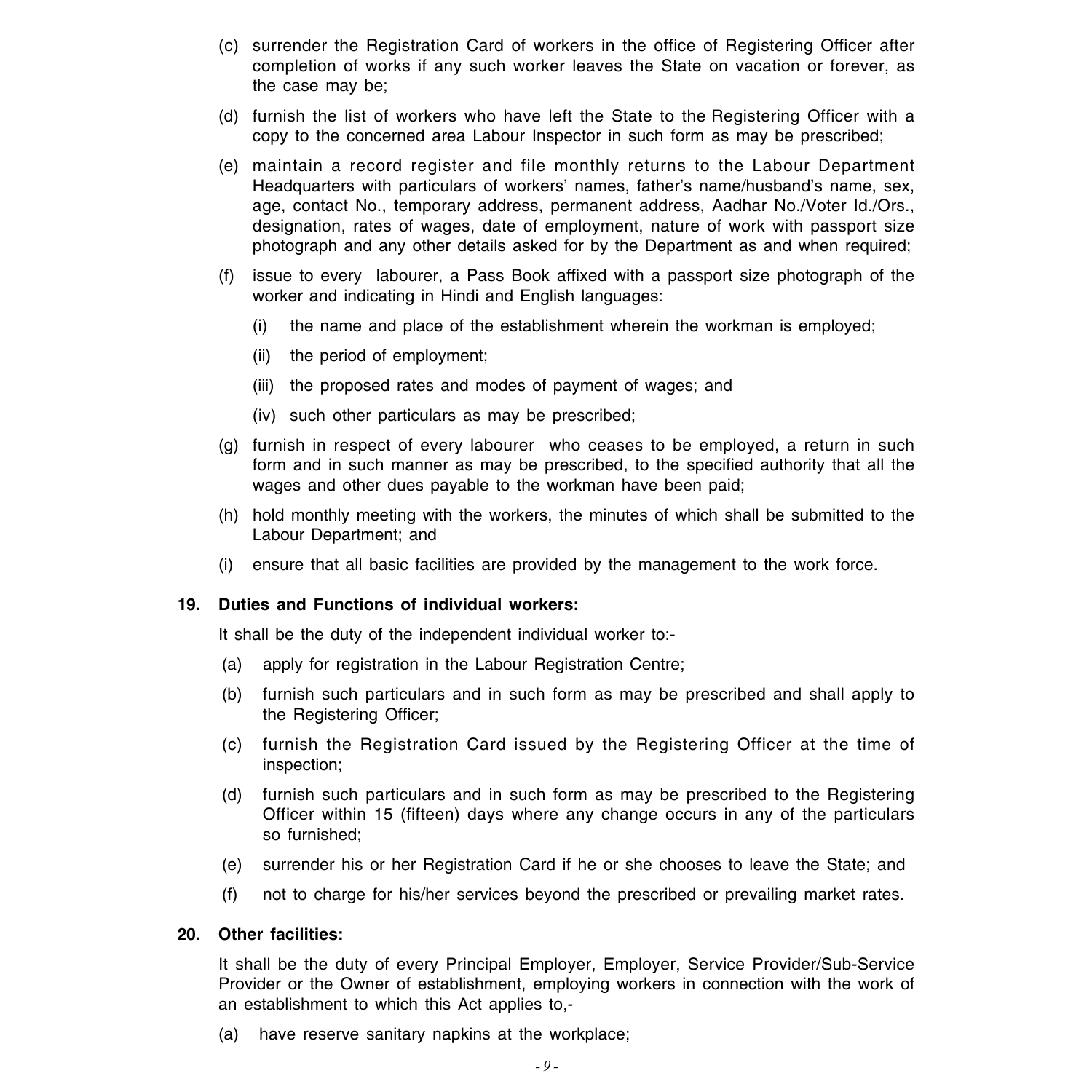- (b) provide 10 (ten) days paid casual leave in addition to Five National holidays and Five State festival holidays;
- (c) provide hygienic work environment;
- (d) provide transportation/transportation allowance where 50 (fifty) or more workers are employed;
- (e) install complaint box in the establishment;
- (f) install pigeon hole for keeping mobile while entering the work station.
- (g) provide crèche facilities where 50 (fifty) or more female workers are employed;
- (h) timely intimation of fatal accident or serious bodily injury to any worker while on duty as provided under the Employees Compensation Act, 1923;
- (i) any other direction issued by the Labour Department from time to time.

# **CHAPTER V**

### **INSPECTION AND ENFORCEMENT**

### **21. Powers of the Inspectors and their Superior Officers:**

- (1) Inspectors and above under Sikkim Labour Service Cadre shall be deemed to be Inspectors appointed under this Act.
- (2) Subject to any rules made in this behalf, within the local limits for which he or she is appointed, an Inspector may:
	- (a) if he or she has reasons to believe that any worker is employed in an establishment, premises or place, he or she may enter, during working hours, with assistance of any local respectable person or any public servant, such premises, establishment or place for the purpose of,–
	- (i) satisfying himself whether the provisions of this Act in relation to the registration of Principal Employer, Service Provider, Sub-Service Provider, Owner and workers, relating to conditions of service, payment of wages or other facilities to be provided to the workers are being complied with;
	- (ii) examining any register or record or notices required to be kept or exhibited by the provisions of this Act or the rules made thereunder, and requiring the production there for inspection;
	- (iii) examining any person found in any such premises, establishment or place for the purpose of determining whether such person is a worker;
	- (iv) seizing or taking copies of such register, record of wages or notices or particulars of workers or portions thereof as he may consider relevant in respect of an offence under this Act which he has reason to believe has been committed by the Principal Employer, Employer, Service Provider, Sub-Service provider or Owner of establishments;
	- (v) investigating the above offences and filing a report.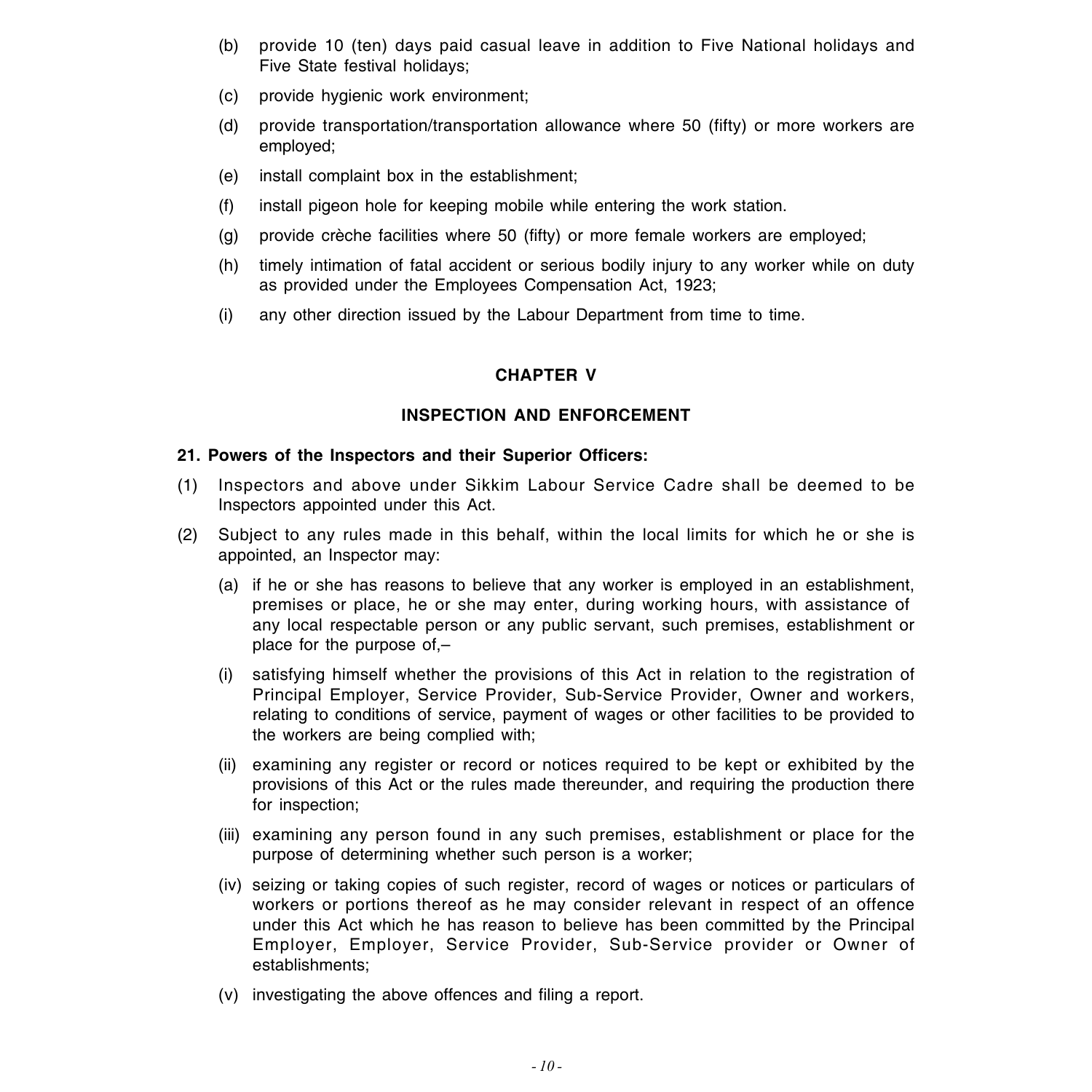#### **22**. **Inspector to be a Public Servant:**

Every Inspector shall be deemed to be a "public servant" within the meaning of Section 21 of the Indian Penal Code, 1860.

### **23. Documents required to be produced:**

Any person required to produce any documents or thing or to give any information required, by the Registering or Licensing Officer and Inspector shall be deemed to be legally bound to do so.

### **24. Application of the Code of Criminal Procedure, 1973 to any search or seizure:**

The provisions of the Code of Criminal Procedure, 1973 (2 of 1974) shall so far may be, applied to any search or seizure under sub-clause (iv) of clause (a) of sub-section (2) of Section 21.

### **25. Protection of action taken in good faith:**

No suit, prosecution or legal proceedings shall lie against any officer for anything which is done in good faith or intended to be done under this Act or rules made thereunder.

### **26**. **Production of registers, records, etc. on demand:**

Every Principal Employer or Employer or Service Provider or Sub-Service Provider or Owner of an establishment and in his absence the Manager or In-charge shall on demand, produce for inspection to an Inspector all registers, records and notices required to be kept under and for the purpose of this Act.

#### **CHAPTER VI**

### **OFFENCES, COGNIZANCE OF OFFENCES AND PENALTIES**

#### **27. Offences:**

- (1) Non-compliance of provisions of Sections 4, 5, 6, 8, 9, 12, 16, 17, 18, 19, 20, 23, 26, 32 and 33 or any other provisions under this Act and the rules made thereunder shall be an offence.
- (2) Any offence or offences under sub-section (1) may either before or after receiving of complaint, be compounded by the Registering or Licensing Officer and Labour Inspectors as may be authorized in this behalf to compound any or all the offences on payment for credit to the State Government of minimum amount of fine which shall not be less than rupees two thousand five hundred from the person concerned who is accused of committing the offence or offences.

### **28**. **Cognizance of offences:**

No court shall take cognizance unless a complaint filed before the Court of Judicial Magistrate having jurisdiction by an Inspector or his superior officers and such Court shall try the offence, summarily.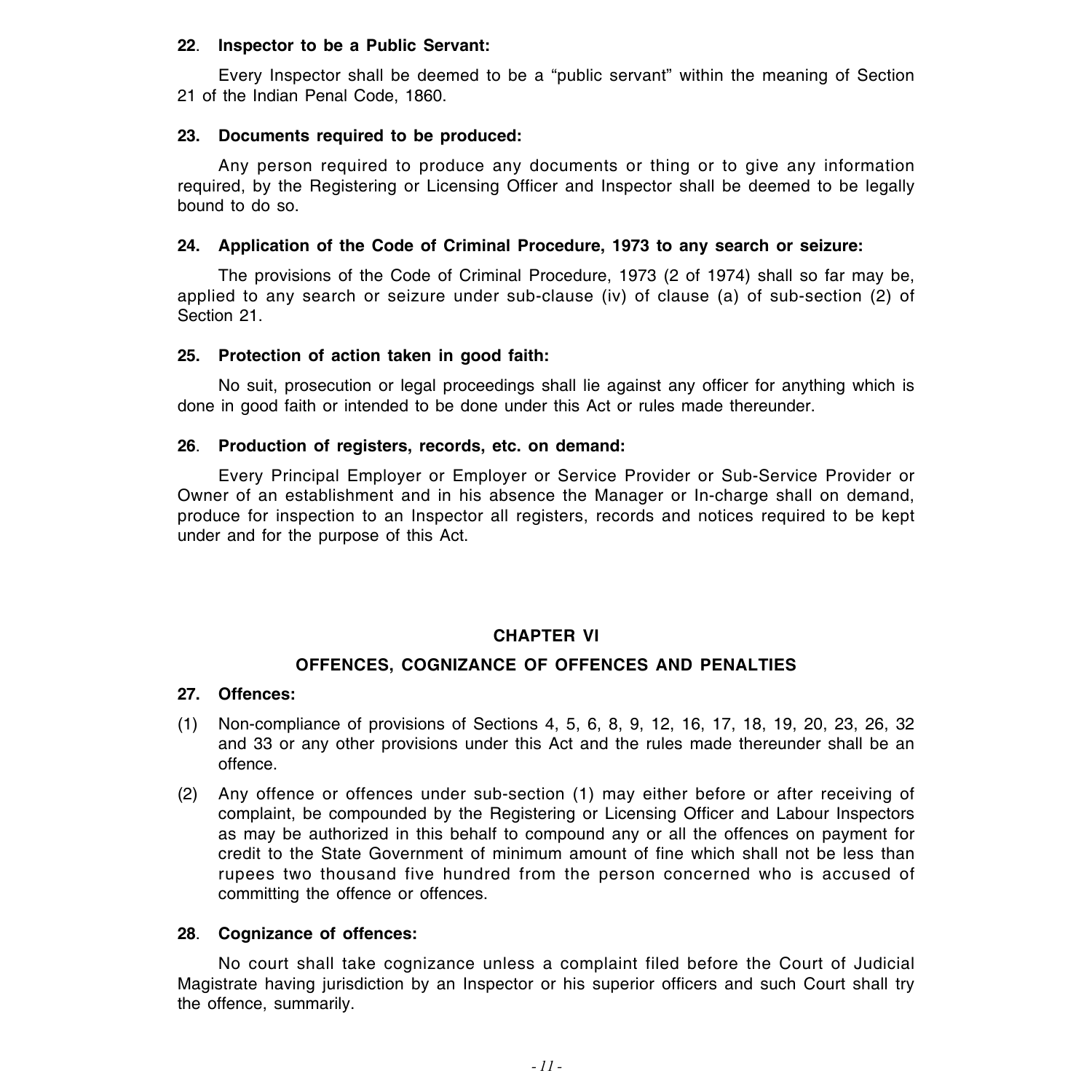#### **29. Penalties:**

Any Person who contravenes the provision of this Act shall be punished according to the severity of an offence. The punishment for an offence may be categorized as follows:-

- (a) Failure to comply with the provisions of Section 4, 5, 8, 9, 12 and 16 on conviction shall be punishable with simple imprisonment which may extend upto three months or a fine upto Rs. 10,000/- or both and in default to pay the fine simple imprisonment for a period of 30 (thirty) days.
- (b) Failure to comply with the provisions of Sections 17, 18, and 20 on conviction shall be punishable with simple imprisonment upto three months or a fine upto Rs. 10,000/ or both and in default to pay the fine simple imprisonment for a period of 30 (thirty) days.
- (c) Failure to comply with the provisions of Sections 23, 26, 32 and 33 on conviction shall be a punishable with simple imprisonment upto a period of one month or a fine upto Rs. 5,000/- or both and in default imprisonment for a period of 20 (twenty) days.
- (d) Failure to comply with the provisions of Sections 6 and 19 on conviction shall be an offence punishable with simple imprisonment upto a period of one month or a fine upto Rs. 2,000/- or both.
- (e) For any second and subsequent offence the punishment on conviction shall be double of the penalties prescribed at (a), (b), (c) and (d) above respectively.

### **30. Limitation of prosecution:**

No Judicial Magistrate shall take cognizance of an offence under this Act unless complaint thereof is made within 6 (six) months from the date on which the alleged commission of the offence first comes to the knowledge of an Inspector appointed under this Act.

### **31. Appeals/Revisions:**

In the matter of appeal and revision, the provisions of Cr. P.C. shall be applicable.

### **CHAPTER VII**

### **MISCELLANEOUS AND SUPPLEMENTARY**

### **32. Display of registration card:**

Every registered worker or labourer shall prominently display his or her registration card and shall produce the required documents or record when demanded by an inspecting officer.

### **33. Maintenance of registers or records and display of notices:**

Every employer shall maintain such registers and records as may be prescribed and display them prominently in the premises of the establishment and other places of work.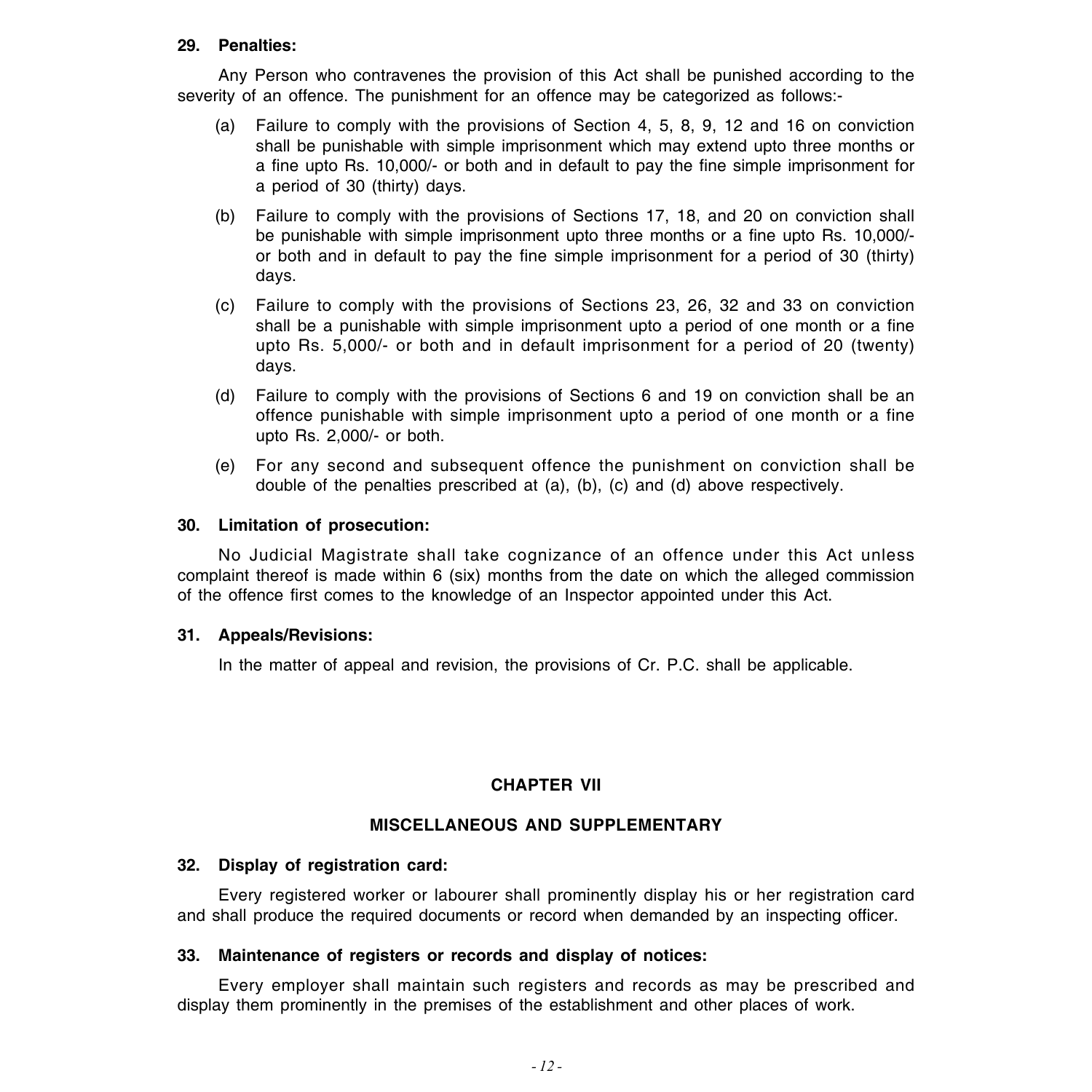### **34. Change of registration/licensing fees and renewal fees:**

The rate of registration, licensing and renewal fees are subject to change by way of notification by the State Government from time to time.

### **35. Power to make rules:**

The State Government may, make rules to carry out any of the provisions of this Act.

### **36. Repeal and Saving:**

- (1) The Sikkim Labour Protection Act, 2005 (Act No. 20 of 2005), and the Rules made thereunder alongwith all amendments are hereby repealed.
- (2) Notwithstanding such repeal, anything done or any action taken under the said Act, rules, regulations or orders on the subject, shall be deemed to have been done, taken, issued or made under the corresponding provisions of this Act.